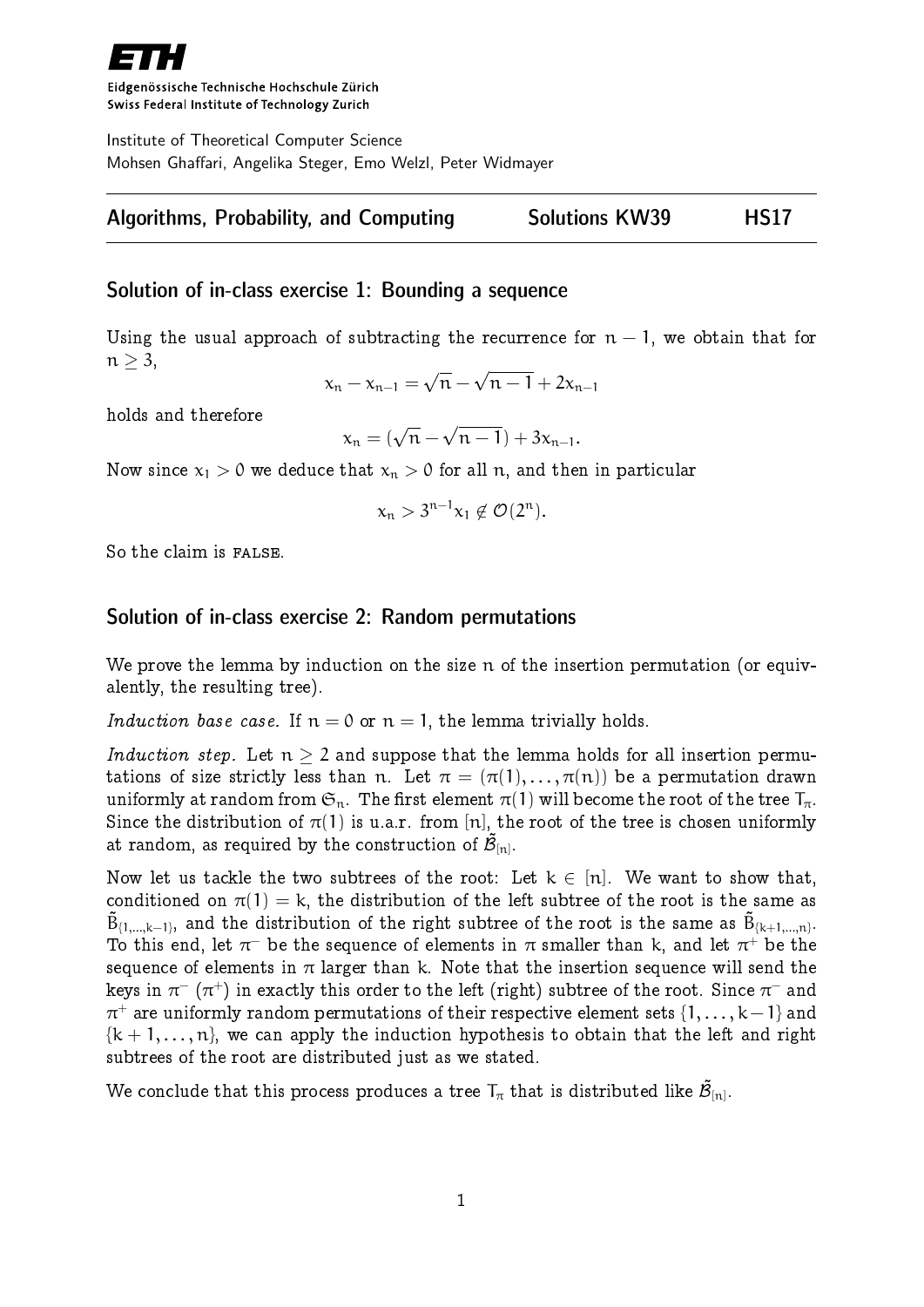## Solution 1: A Random Tree? How Random?

According to Lemma 1.1 in the script, the probability of the tree is

$$
\frac{1}{2\cdot 1\cdot 7\cdot 1\cdot 3\cdot 1\cdot 4}=\frac{1}{168}.
$$

What do the extremal examples for the probability of a tree look like? In the case of 7 nodes, we consider the trees of height  $7 - 1 = 6$  (which yields the smallest probability  $\frac{1}{7!} = \frac{1}{5040}$ ) and the perfectly balanced tree of height 2 (which yields the largest probability  $\frac{1}{7 \cdot 3^2 \cdot 1^4} = \frac{1}{63}$ .

Since the problem on 7 nodes is finite, we could list all cases as a proof. However, there are 429 search trees on 7 nodes which would make the proof lengthy.

Alternatively, for the case of smallest probability, we can argue using Exercise 1.5 from the script (which is the same as in-class exercise 2):

Lemma 1. If keys are inserted in a uniformly random order, the resulting search tree is distributed like  $\tilde{\mathcal{B}}_{s}$ .

It follows from the lemma that every random search tree is generated by at least one permutation on n elements (the probability of a random search tree is actually the number of permutations generating it divided by n!). Thus, the probability of a random search tree is at least  $1/n!$  and since the extremal example of height  $n-1$  achieves exactly this probability, it has smallest probability. This holds for all n.

For the case of largest probability, let  $p_n$  denote the maximum probability for a random search tree with n vertices. Then we get the following recursion beginning with, by convention,  $p_0 = 1$  (where k denotes the rank of the root).

$$
p_n=\frac{1}{n}\cdot \max_{1\leq k\leq n}\left(p_{k-1}p_{n-k}\right).
$$

The first few values for this maximum probability can easily be computed, namely  $p_1 = 1, p_2 = \frac{1}{2}$  $\frac{1}{2}, \mathfrak{p}_3 = \frac{1}{3}$  $\frac{1}{3}$ ,  $p_4 = \frac{1}{8}$  $\frac{1}{8},\mathfrak{p}_5=\frac{1}{15},\mathfrak{p}_6=\frac{1}{36},\mathfrak{p}_7=\frac{1}{63}.$  This already proves that the perfectly balanced tree on 7 nodes has indeed largest probability. To generalize this case to larger n, one would need to work somewhat harder.

### Solution 2: Very Deep Nodes

Let N<sub>deep</sub> denote the number of nodes of depth  $n-1$ . We observe that a binary search tree B for n vertices has one node of depth  $n-1$  if and only if it is a path of length  $n-1$ . Let  $p_n$  denote the probability that there is a node of depth  $n-1$ . We have

$$
\mathsf{E}\big[N_{\text{deep}}\big] = p_n \cdot 1 + (1 - p_n) \cdot 0 = p_n.
$$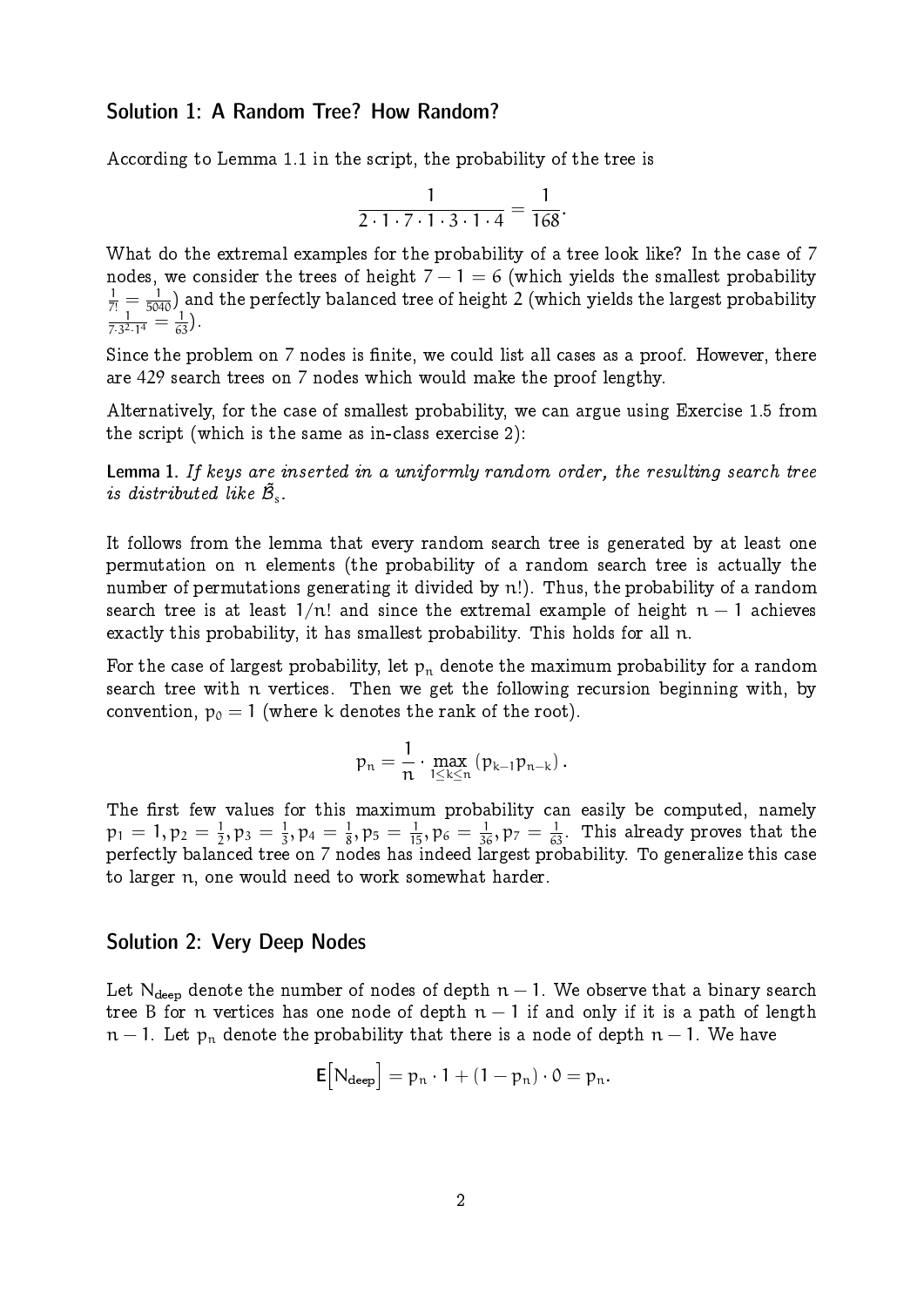So it remains to compute  $p_n$ . Clearly,  $p_1 = 1$ . For  $n > 2$  we apply induction. Note that if a tree T is a path then its root is either the smallest or the largest key. Hence

$$
p_n = \underbrace{\underbrace{\Pr\left[rk(root) = 1\right]}_{\frac{1}{n}} \cdot \underbrace{\Pr\left[one\ node\ has\ depth\ n - 1 | rk(root) = 1\right]}_{p_{n-1}}}_{= \frac{2}{n} \cdot p_{n-1}} \cdot \underbrace{\Pr\left[one\ node\ has\ depth\ n - 1 | rk(root) = n\right]}_{p_{n-1}}
$$

Induction yields that  $p_n = \frac{2^{n-1}}{n!}$  $\frac{n-1}{n!} \cdot p_1 = \frac{2^{n-1}}{n!}$  $\frac{n-1}{n!}$  and so we are done.

REMARK. Note that this also provides us with the number of trees on n nodes that have height  $n - 1$ : since each such tree is a path of length  $n - 1$ , for each such tree there is exactly one ordering of n keys which produces this search tree (since a parent must always be inserted before its child). So each tree of height  $n-1$  separately has a probability of  $1/n!$ . Since in total  $\mathsf{p}_\mathfrak{n}=2^{\mathfrak{n}-1}/\mathfrak{n}!$ , we conclude that there must be exactly  $2^{\mathfrak{n}-1}$  trees of this type.

Of course, we could have found this number more easily: the number of trees on n nodes that are a single path is  $2^{n-1}$  simply because for each edge (of which there are  $n-1$ many) we can decide whether it should point to the left or to the right.

#### Solution 3: High Trees

By an  $(n, d)$ -tree we denote a tree on n vertices of height d. Let  $M_n$  denote the number of  $(n, n-2)$ -trees and let  $\mathcal{M}'_n$  denote the number of  $(n, n-1)$ -trees. Our goal is to compute  $M_n$ . Clearly,  $M_1 = 0$ ,  $M_2 = 0$  and  $M_3 = 1$ . Now for  $n \geq 4$ , let us consider two ways to proceed.

Variant 1: by induction. Note that if a tree T in  $\mathcal{B}_{\{1...n\}}$  has height  $n-2$  then

- *either* the root of T is in  $\{1, n\}$  and the subtree of the root is an  $(n 1, n 3)$ -tree
- or the root of T is in  $\{2, n-1\}$  and one of the subtrees of the root is an  $(n-2, n-3)$ tree.

As  $n \geq 4$ , the numbers  $1, 2, n-1, n$  are distinct. So for  $n \geq 4$ ,

<span id="page-2-0"></span>
$$
M_n = 2 \cdot M_{n-1} + 2 \cdot M'_{n-2}, \tag{1}
$$

As a direct consequence of Exercise 3 [Remark] we have  $\mathcal{M}'_\mathfrak{n} = 2^{\mathfrak{n}-1}.$ 

Equation [\(1\)](#page-2-0) then yields that for  $n \geq 4$ ,

$$
M_n = 2 \cdot M_{n-1} + 2 \cdot 2^{n-3} = 2 \cdot M_{n-1} + 2^{n-2}.
$$

By induction we obtain that  $M_n = 2^i \cdot M_{n-i} + i \cdot 2^{n-2}$  for  $i \leq n-3$ . Hence for  $n \geq 4$ .

 $M_n = 2^{n-3} \cdot M_3 + (n-3) \cdot 2^{n-2} = 2^{n-3} + (n-3) \cdot 2^{n-2} = (2n-5) \cdot 2^{n-3}.$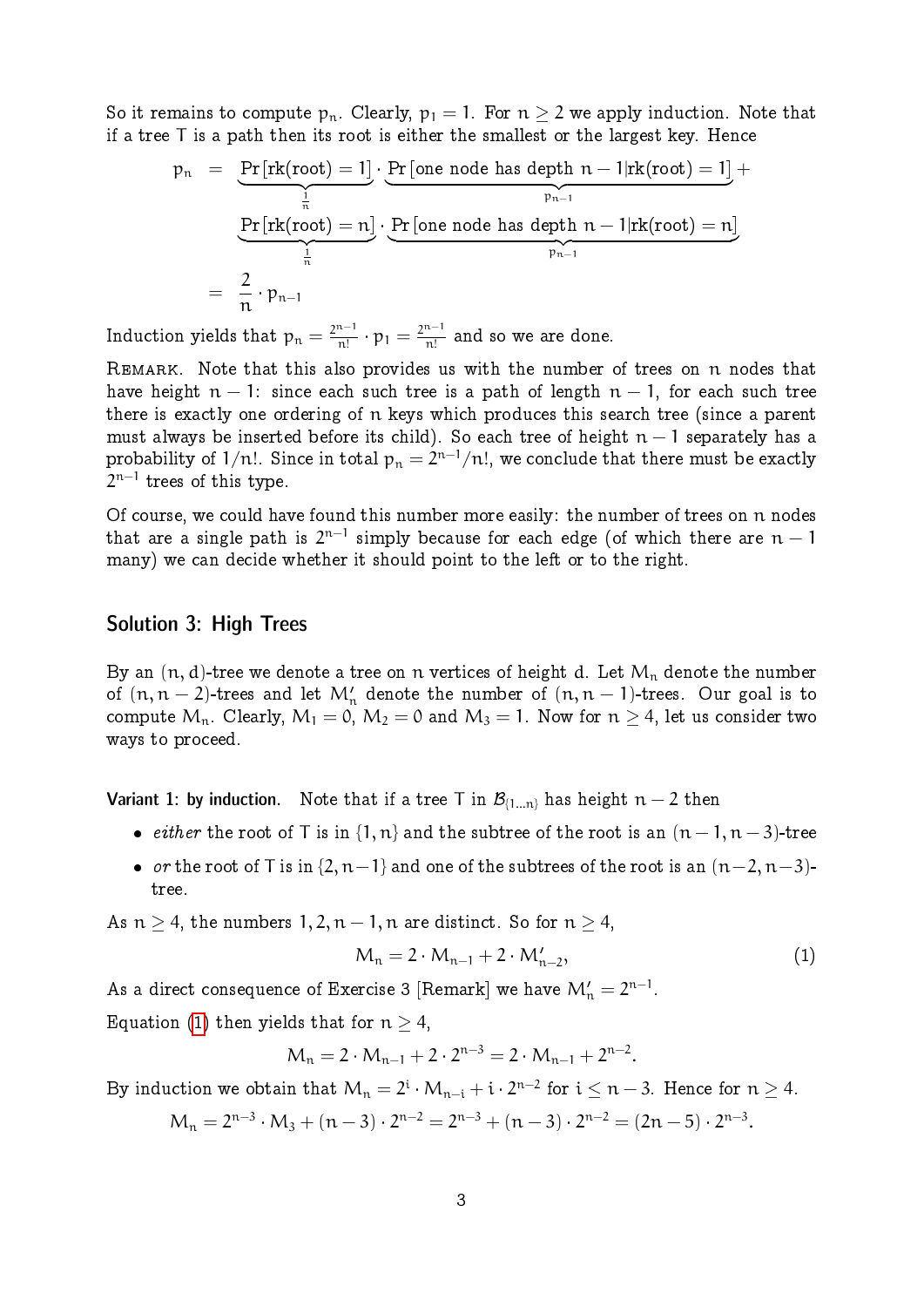Variant 2: direct counting. We can count the number of trees on n vertices of height  $n-2$ directly for  $n \geq 3$ : if a tree T in  $\mathcal{B}_{\{1...n\}}$  has height  $n-2$  then it consists of a path of height  $n-2$  plus a leaf that can be attached at any of the first  $n-2$  (out of the  $n-1$ ) vertices of that path.

From Exercise 2 (1.9), we know that the number of paths on  $\mathfrak{n}-1$  vertices is  $2^{\mathfrak{n}-2}$  for  $n > 1$ . Multiplying by the number of possibilities for attaching the additional leaf, we obtain  $(n-2)2^{n-2}$ .



<span id="page-3-0"></span>Figure 1: Trees that are counted twice.

This number, however, counts a certain kind of trees twice: All trees that have two leaves of depth  $n-2$  (cf. Figure [1\)](#page-3-0). How many such trees are there? Such a tree consists of a path on  $n-2$  vertices plus two leaves attachted to its end, so there are equally many of them as there are paths on  $\mathfrak{n}-2$  vertices. Again using Exercise 2 (1.9), we obtain  $2^{\mathfrak{n}-3}$ for this number. So in total, we obtain  $(n-2)2^{n-2} - 2^{n-3}$  for  $n \geq 3$  (which is the same as we obtained in Variant 1).

#### Solution 4: Solving Recurrences

(1) First we compute that  $a_1 = 1$  and  $a_2 = \frac{3}{2}$  $\frac{3}{2}$ . Now for  $n \geq 3$ , we multiply the recurrence relation by n and write it once for n and once for  $n-1$ . This yields

<span id="page-3-2"></span>
$$
na_n = n + \sum_{i=1}^{n-1} a_i \tag{2}
$$

<span id="page-3-1"></span>and

$$
(n-1)a_{n-1} = (n-1) + \sum_{i=1}^{n-2} a_i.
$$
 (3)

Now subtracting [\(3\)](#page-3-1) from [\(2\)](#page-3-2), we obtain

$$
na_n - (n-1)a_{n-1} = 1 + a_{n-1}
$$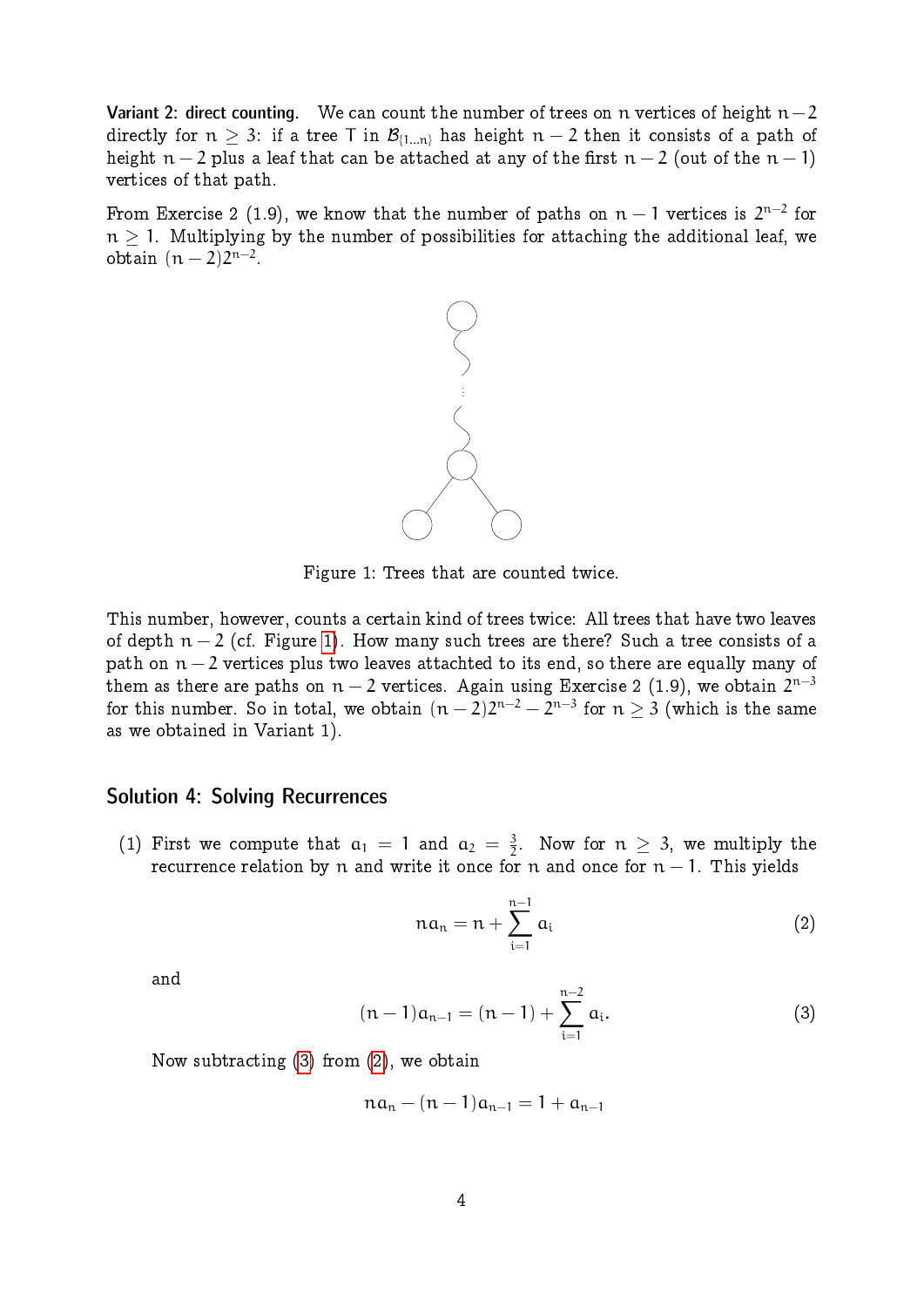and thus

$$
\alpha_n=\frac{1}{n}+\alpha_{n-1}.
$$

This recursion can easily be telescoped from which we obtain

$$
a_n = \frac{1}{n} + \frac{1}{n-1} + \ldots + \frac{1}{3} + \underbrace{a_2}_{=1/2+1} = H_n.
$$

Therefore,  $a_n = H_n$  for all  $n \in \mathbb{N}$ .

(2) We first compute that  $b_1 = 1$  and  $b_2 = 3$ . Now for  $n \geq 3$ 

<span id="page-4-1"></span>
$$
b_n = 2 + \sum_{i=1}^{n-1} b_i
$$
 (4)

<span id="page-4-0"></span>and

$$
b_{n-1} = 2 + \sum_{i=1}^{n-2} b_i
$$
 (5)

Now subtracting  $(5)$  from  $(4)$ , we obtain

$$
b_n-b_{n-1}=b_{n-1},\\
$$

therefore

$$
b_n=2\,b_{n-1}
$$

and thus

$$
b_n = 2^{n-2} b_2 = 3 \cdot 2^{n-2}.
$$

Therefore,  $b_1 = 1$  and  $b_n = 3 \cdot 2^{n-2}$  for all  $n \ge 2$ .

(3) We first compute that  $c_0 = 0$  and  $c_1 = 0$ . Then for  $n \geq 2$ , we first note that

$$
\sum_{i=1}^{n} \frac{c_{i-1} + c_{n-i}}{2} = \sum_{i=1}^{n} c_{i-1}
$$

which then allows us to write the simpler recurrences for  $c_n$  and  $c_{n-1}$ 

<span id="page-4-3"></span>
$$
c_n = n - 1 + \sum_{i=1}^{n} c_{i-1}
$$
 (6)

<span id="page-4-2"></span>and

$$
c_{n-1} = n - 2 + \sum_{i=1}^{n-1} c_{i-1}
$$
 (7)

If we now subtract  $(7)$  from  $(6)$ , then

$$
c_n-c_{n-1}=1+c_{n-1}
$$

and thus

$$
c_n=1+2\,c_{n-1}.
$$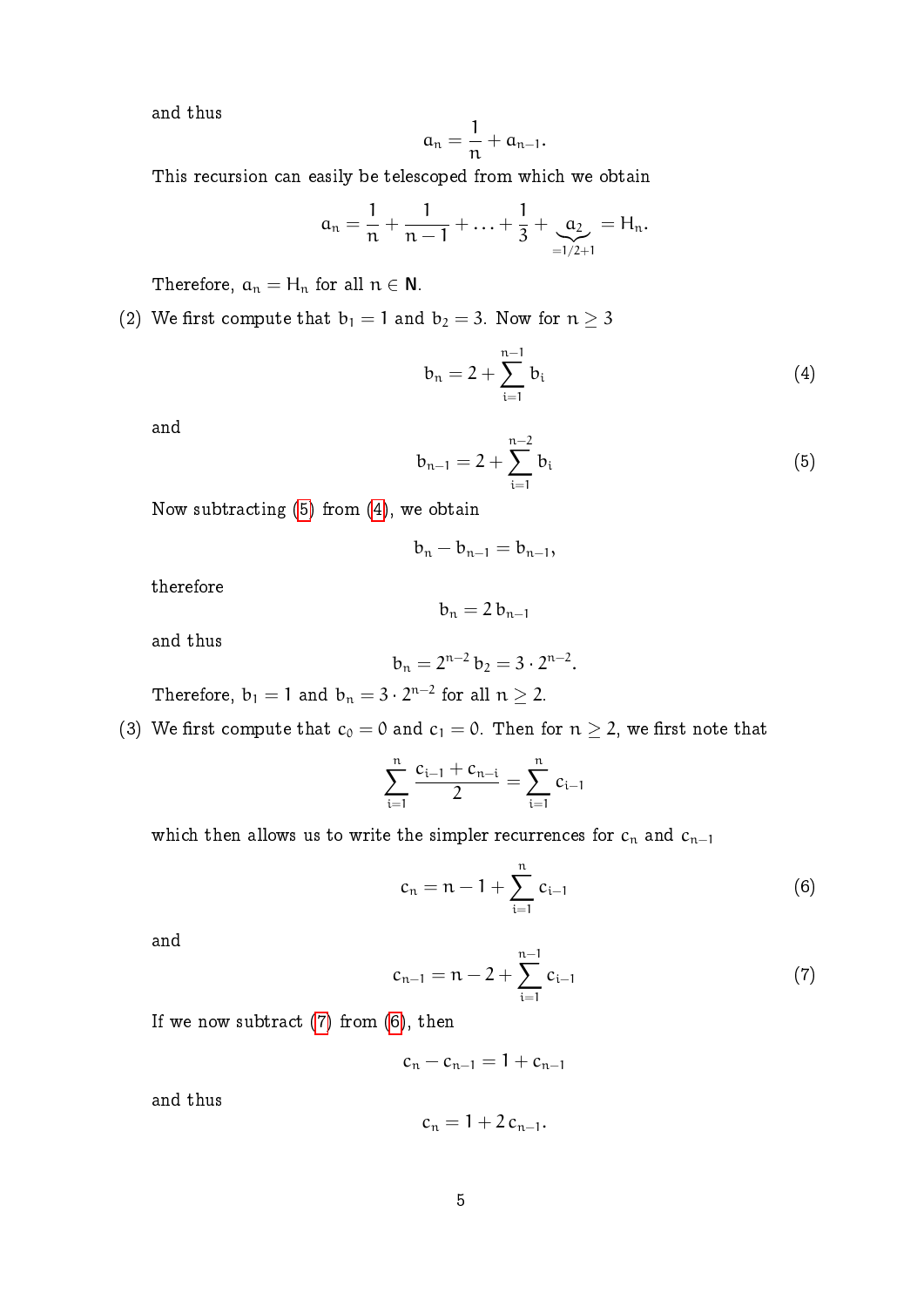For telescoping, it turns out to be convenient to divide the recurrence by  $2^n$ , then we have

$$
\frac{c_n}{2^n} = \frac{1}{2^n} + \frac{c_{n-1}}{2^{n-1}}
$$

and we can telescope for  $c_n/2^n$ , yielding

$$
\frac{c_n}{2^n} = \frac{1}{2^n} + \frac{1}{2^{n-1}} + \dots + \frac{1}{2^2} + \frac{c_1}{2^1} = \frac{1}{2} - \frac{1}{2^n}.
$$

Therefore,  $c_0 = 0$  and  $c_n = 2^{n-1} - 1$  for  $n \in \mathbb{N}$ .

# (4) We compute that  $d_0 = 0$  and  $d_1 = 1$ . Then for  $n \geq 2$ , we may instantiate

<span id="page-5-0"></span>
$$
d_n = 1 + 2 \sum_{i=0}^{n-1} (-1)^{n-i} d_i
$$
 (8)

<span id="page-5-1"></span>and

$$
d_{n-1} = 1 + 2 \sum_{i=0}^{n-2} (-1)^{n-1-i} d_i
$$
 (9)

This time, adding the recurrences [\(8\)](#page-5-0) + [\(9\)](#page-5-1) turns out to be more helpful as it yields

$$
d_n + d_{n-1} = 2 - 2 d_{n-1}
$$

and thus

$$
d_n=2-3\,d_{n-1}.
$$

To simplify telescoping, we rearrange this to

$$
d_n - \frac{1}{2} = -3 (d_{n-1} - \frac{1}{2})
$$

and then use the substitution

$$
f_n \mathrel{\mathop:}= d_n - \frac{1}{2}
$$

from which

$$
f_n=-3\,f_{n-1}.
$$

Telescoping now immediately yields

$$
f_n = f_1 \, (-3)^{n-1},
$$

thus

$$
f_n=\frac{1}{2}\left(-3\right)^{n-1}
$$

and so undoing the substitution we end up with

$$
d_n=\frac{1}{2}\,(-3)^{n-1}+\frac{1}{2}.
$$

In conclusion,  $d_0 = 0$  and  $d_n = \frac{1}{2}$  $\frac{1}{2}(1+(-3)^{n-1})$  for  $n \in \mathbb{N}$ .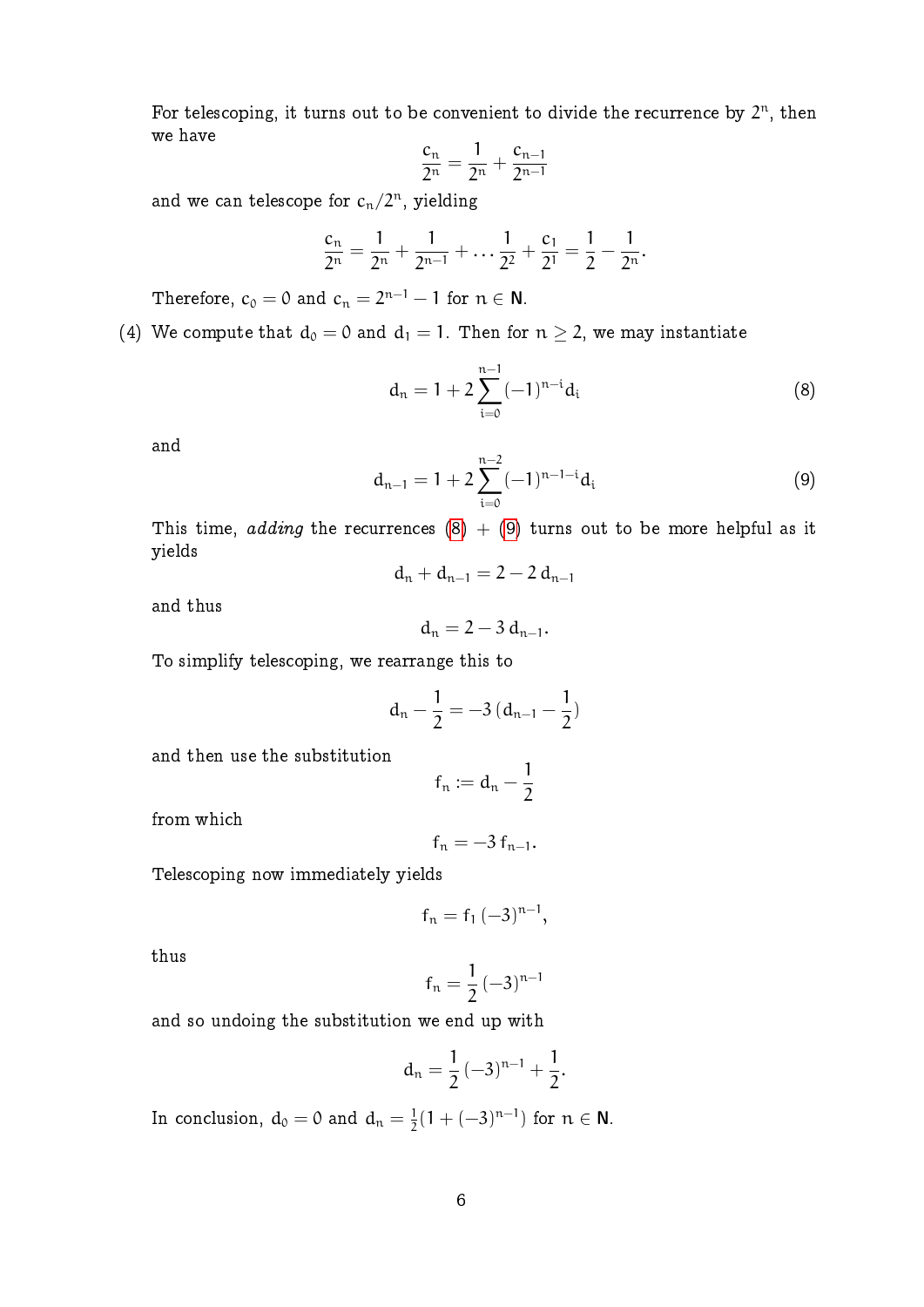(5) For  $n > 1$ , we have the recurrence

$$
e_n=1+ne_{n-1}.
$$

It is convenient to divide this recurrence by n! as then

$$
\frac{e_n}{n!} = \frac{1}{n!} + \frac{e_{n-1}}{(n-1)!}
$$

is a simple recurrence for the series  $e_n/n!$ . Telescoping it yields

$$
\frac{e_n}{n!} = \frac{1}{n!} + \frac{1}{(n-1)!} + \ldots + \frac{1}{1!} + \frac{e_0}{0!} = \sum_{i=0}^{n} \frac{1}{i!}
$$

for all  $n \geq 1$ . Therefore,

$$
e_n = \left(\sum_{i=0}^n \frac{1}{i!}\right) n!
$$

for all  $n \in N_0$  (note that by convention,  $0! = 1$ ).

The above expression may be explicit but it still involves a sum, so we should routinely ask whether there is way to simplify it. The expression in the sum of course makes us think of the function  $exp(\cdot)$ . In fact, we know that

$$
\sum_{i=0}^{\infty} \frac{1}{i!} = e = 2.71...,
$$

and thus in the case of our sequence,  $e_n < e$  n!. Due to the nature of the recursion, however,  $e_n$  is always an integer, thus we also have  $e_n \leq |e_n|$ . Let us compare how close this bound is to the truth.

|       |  | en!   2.71   2.71   5.44   16.31   65.24 |    |
|-------|--|------------------------------------------|----|
| en!   |  | 16                                       | 65 |
| $e_n$ |  | I6                                       | 65 |

So it seems the bound is tight starting  $n = 1$ . And indeed, if we check,

$$
en! - e_n = n! \sum_{i=n+1}^{\infty} \frac{1}{i!} = \frac{1}{n+1} + \frac{1}{(n+1)(n+2)} + \dots
$$

is decreasing in n. Since it is below 1 for  $n = 1$ , it stays below 1 for all n. We have established

$$
e_n = \begin{cases} 1, & \text{if } n = 0; \\ \lfloor \text{e } n ! \rfloor, & \text{otherwise.} \end{cases}
$$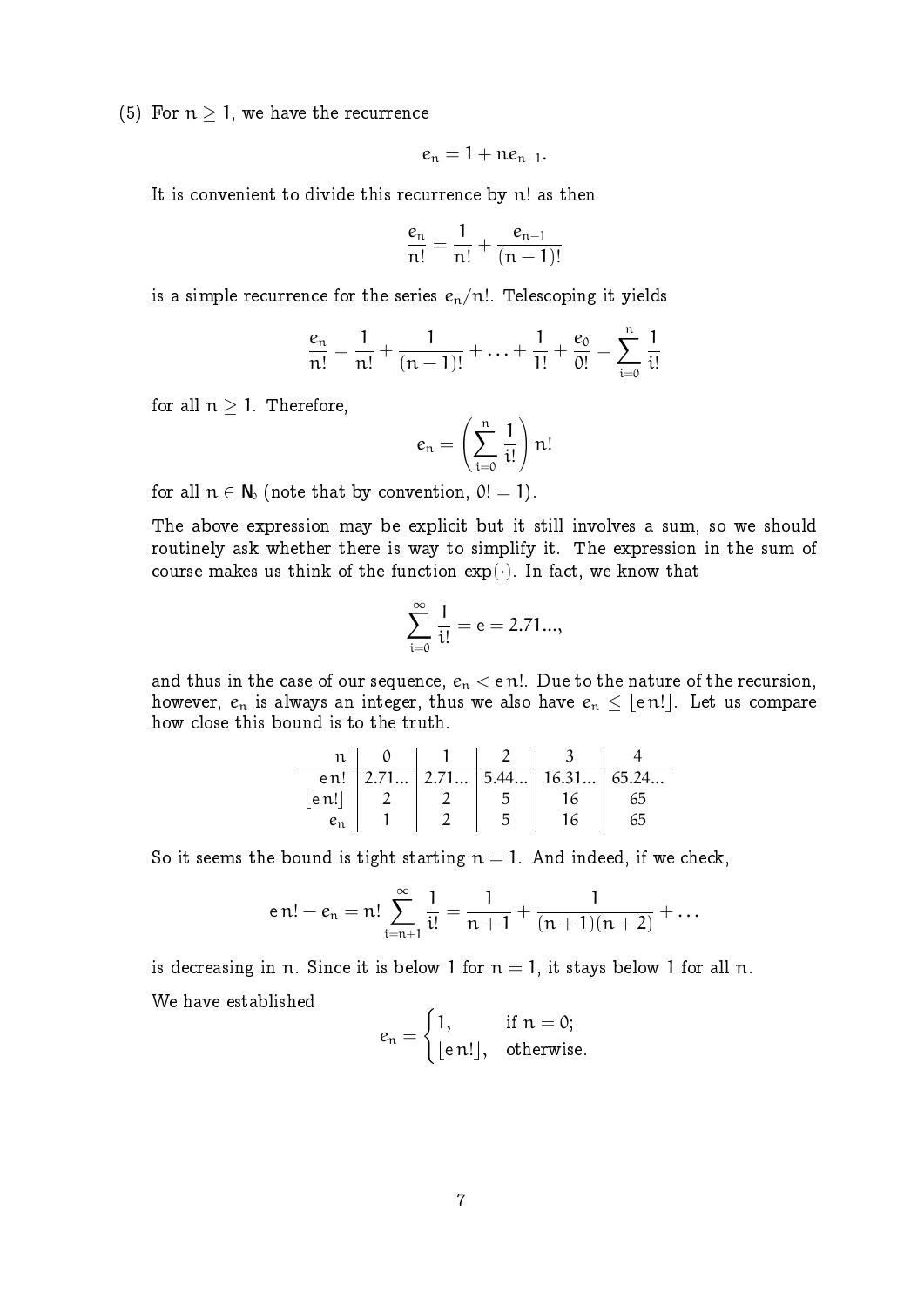# Solution 5: Descendants of the Smallest Key

Variant 1: Computation via conditioning on the rank of the root. The usual way, we first obtain

$$
\text{E}[S_n] = \sum_{i=1}^n \underbrace{\text{E}[S_n \mid \text{rk(root)} = i]}_{(*)} \cdot \underbrace{\text{Pr}[\text{rk(root)} = i]}_{\frac{1}{n}}
$$

where

$$
(\star)=\left\{\begin{array}{ll}n, & \text{ if } i=1,\\ \\ \text{E}[S_{i-1}], & \text{ otherwise }\end{array}\right.
$$

Denote  $s_n := E[S_n]$ . Then this yields a recurrence of the form.

$$
s_n = \frac{1}{n} \left( n + \sum_{i=2}^n s_{i-1} \right),
$$

<span id="page-7-1"></span>holding for all  $n \geq 1$ . As we are, by now, proficient in solving recurrences, let us multiply by n and then instantiate the recurrence for both n and  $n - 1$  so that for  $n \geq 1$  we have

$$
ns_n = n + \sum_{i=1}^{n-1} s_i
$$
 (10)

and for  $n\geq 2$  ,we get

<span id="page-7-0"></span>
$$
(n-1)s_{n-1} = n-1+\sum_{i=1}^{n-2} s_i
$$
 (11)

Then subtracting [\(11\)](#page-7-0) from [\(10\)](#page-7-1), we obtain

$$
ns_n - (n-1)s_{n-1} = 1 + s_{n-1}.
$$

Rearranging and dividing by n, this yields

$$
s_n=\frac{1}{n}+ s_{n-1}.
$$

We are familiar with this recursion and know that telescoping it out will produce  $s_n =$  $H_n$ .

Variant 2: Computation via indicator variables. Alternatively, we can use the well-known indicator variables

 $\mathcal{A}^{\mathrm{j}}_{\mathrm{i}}$  $\mathbf{d}_i^j:=[\text{node } j \text{~is an ancestor of node } i]$ 

In that case we obviously have

$$
S_n = \sum_{i=1}^n A_i^1
$$
  
\n
$$
\Rightarrow s_n = \mathbf{E}[S_n] = \mathbf{E}\left[\sum_{i=1}^n A_i^1\right] = \sum_{i=1}^n \mathbf{E}[A_i^1].
$$